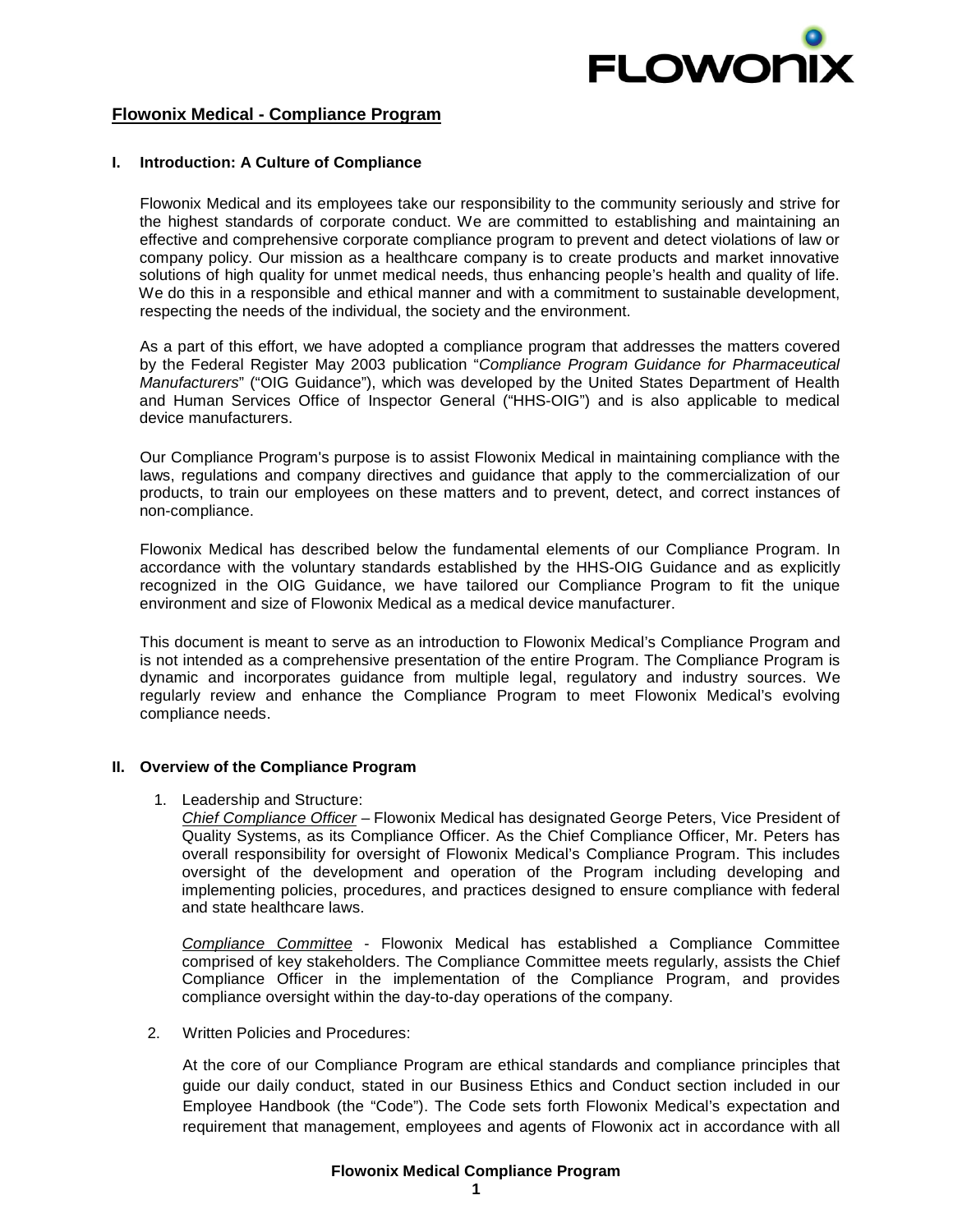laws, regulations and applicable Company policies and uphold Flowonix Medical's high standards of business ethics. Our Code reflects our consideration of the Advanced Medical Technology Association (AdvaMed) "*Code of Ethics on Interactions with Health Care Professionals*," and OIG Guidance.

Policies and procedures have been generated to address the potential risk areas for manufacturers as identified in the HHS-OIG Guidance.

Flowonix Medical has also established guidance regarding appropriate interactions with health care professionals which includes limits on gifts, meals and other activities to comply with the AdvaMed "Code of Ethics on Interactions with Health Care Professionals."

3. Education and Training of Employees:

A critical element of our Compliance Program is education and training. Flowonix Medical is committed to implementing programs to effectively and timely communicate our directives and guidance to affected personnel. New personnel will receive such training as part of their initial training and existing personnel are expected to receive compliance training on at least an annual basis. Moreover, Flowonix Medical will review and update its training programs periodically, as well as identify additional areas of training on an ongoing basis.

4. Effective Lines of Communication:

Flowonix Medical is committed to fostering dialogue between management and employees. Our goal is that all employees, when seeking answers to questions or reporting potential instances of improper behavior, should know who to turn to for a meaningful response and should be able to do so without fear of retribution. To that end, we adhere to an "Open Door Policy", and encourage colleagues to discuss all issues, concerns, problems and suggestions with their immediate supervisor or other managers without fear of retaliation and with the assurance that the matter will be kept as confidential as possible.

Flowonix Medical has also established a Compliance Helpline, available 24 hours a day, 7 days a week, for anonymous reporting for potential violations.

5. Internal Auditing and Monitoring:

Flowonix Medical's Compliance Program includes efforts to monitor, audit and evaluate compliance with the company's policies and procedures. We note that in accordance with the OIG Guidance, the nature of our reviews as well as the extent and frequency of our compliance monitoring and auditing varies according to a variety of factors, including new regulatory requirements, changes in business practices, and other considerations. These monitoring activities are intended to identify potential or existing problem areas and to take corrective measures in an effort to prevent the recurrence of non-compliance.

6. Responding to Potential Violations:

An additional role of the Chief Compliance Officer, or designee, is to oversee the review of non-compliance reports and determine whether further investigation is necessary. When deemed necessary, the Chief Compliance Officer, or designee, will conduct an investigation into potentially non-compliant activity to determine whether a violation has occurred. Flowonix Medical's Compliance Program includes policies which address disciplinary actions or consequences for violation of the law or company policy.